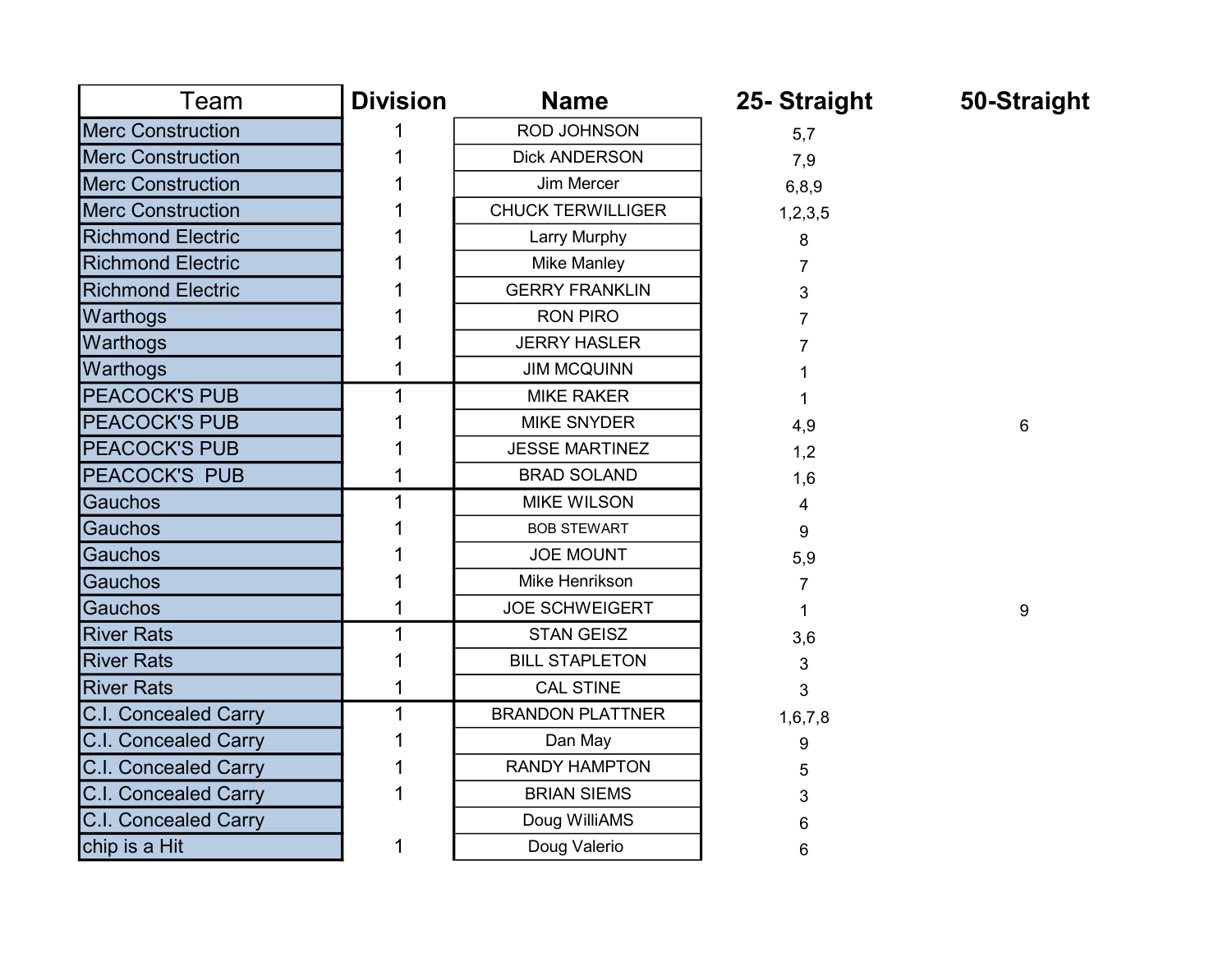| chip is a Hit           |  |
|-------------------------|--|
| chip is a Hit           |  |
| Chip is a Hit           |  |
| <b>DC Cattle</b>        |  |
| <b>DC Cattle</b>        |  |
| <b>DC Cattle</b>        |  |
| <b>Clay Terminators</b> |  |
| <b>Clay Terminators</b> |  |
| <b>Clay Terminators</b> |  |
| <b>Seat Renewal</b>     |  |
| <b>Seat Renewal</b>     |  |
| <b>Seat Renewal</b>     |  |
| Double Tree 1           |  |
| Double tree 1           |  |
| Double Tree 1           |  |
| <b>DJ Calls</b>         |  |
| <b>DJ Calls</b>         |  |
| <b>DJ Calls</b>         |  |
| <b>DJ Calls</b>         |  |
| <b>DJ Calls</b>         |  |
| <b>Bixby Eye Center</b> |  |
| <b>Bixby Eye Center</b> |  |
| <b>Bixby Eye Center</b> |  |
| <b>Hard Right</b>       |  |
| <b>Hard Right</b>       |  |
| <b>Sheep Dogs</b>       |  |
| <b>Sheep Dogs</b>       |  |
| <b>Sheep Dogs</b>       |  |
| Double Tree 2           |  |

| chip is a Hit           | 1              | <b>Bill Christasn</b>    | 7,9            |
|-------------------------|----------------|--------------------------|----------------|
| chip is a Hit           |                | Dan Lohman               | 8              |
| Chip is a Hit           |                | <b>STEVE SMITH</b>       | 1              |
| <b>DC Cattle</b>        |                | <b>Bill Reardon</b>      | 3,6            |
| <b>DC Cattle</b>        |                | <b>Chuck Mooberry</b>    | 5              |
| <b>DC Cattle</b>        | 1              | <b>Mike Manley</b>       | 1              |
| <b>Clay Terminators</b> | $\overline{2}$ | <b>DOUG WILLIAMS</b>     | 1, 5, 8        |
| <b>Clay Terminators</b> | $\overline{2}$ | <b>MARK ROSENAK</b>      | 4, 6           |
| <b>Clay Terminators</b> | $\overline{2}$ | <b>BRANDON PLATTNER</b>  | 1              |
| <b>Seat Renewal</b>     | $\overline{2}$ | Paul Agron               | 8              |
| <b>Seat Renewal</b>     | $\overline{2}$ | <b>CHUCK TERWILLIGER</b> | 1, 5, 9        |
| <b>Seat Renewal</b>     | $\overline{2}$ | <b>DICK ANDERSON</b>     | 1, 8           |
| Double Tree 1           | $\overline{2}$ | Jeff labanne             | $\overline{7}$ |
| Double tree 1           | $\overline{2}$ | Paul Cusack              | 8              |
| Double Tree 1           | $\overline{2}$ | <b>BRENDA DENNIS</b>     | 3              |
| <b>DJ Calls</b>         | $\overline{2}$ | Matt kelley              | 6              |
| <b>DJ Calls</b>         | $\overline{2}$ | Jim Heck                 | 9              |
| <b>DJ Calls</b>         | $\overline{2}$ | <b>Matt Kelley</b>       | 9              |
| <b>DJ Calls</b>         | $\overline{2}$ | <b>DREW WACKERLIN</b>    | 1,3,4          |
| <b>DJ Calls</b>         | $\overline{2}$ | <b>GEOFF MONARI</b>      | 3,4            |
| <b>Bixby Eye Center</b> | $\overline{2}$ | <b>Brian Nehl</b>        | 8              |
| <b>Bixby Eye Center</b> | $\overline{2}$ | Matt Webster             | 9              |
| <b>Bixby Eye Center</b> | $\overline{2}$ | <b>GERRY FRANKLIN</b>    | 5              |
| <b>Hard Right</b>       | 3              | <b>TODD GERLACH</b>      | 3, 5, 6        |
| <b>Hard Right</b>       |                | <b>Rick Ward</b>         | 7              |
| <b>Sheep Dogs</b>       | 3              | <b>MIKE HALL</b>         |                |
| <b>Sheep Dogs</b>       | 3              | <b>CHARLES WAGSTAFF</b>  |                |
| <b>Sheep Dogs</b>       | 3              | <b>BRIAN RIEKE</b>       |                |
| Double Tree 2           | 3              | <b>MARK NICKLES</b>      | 1, 6           |